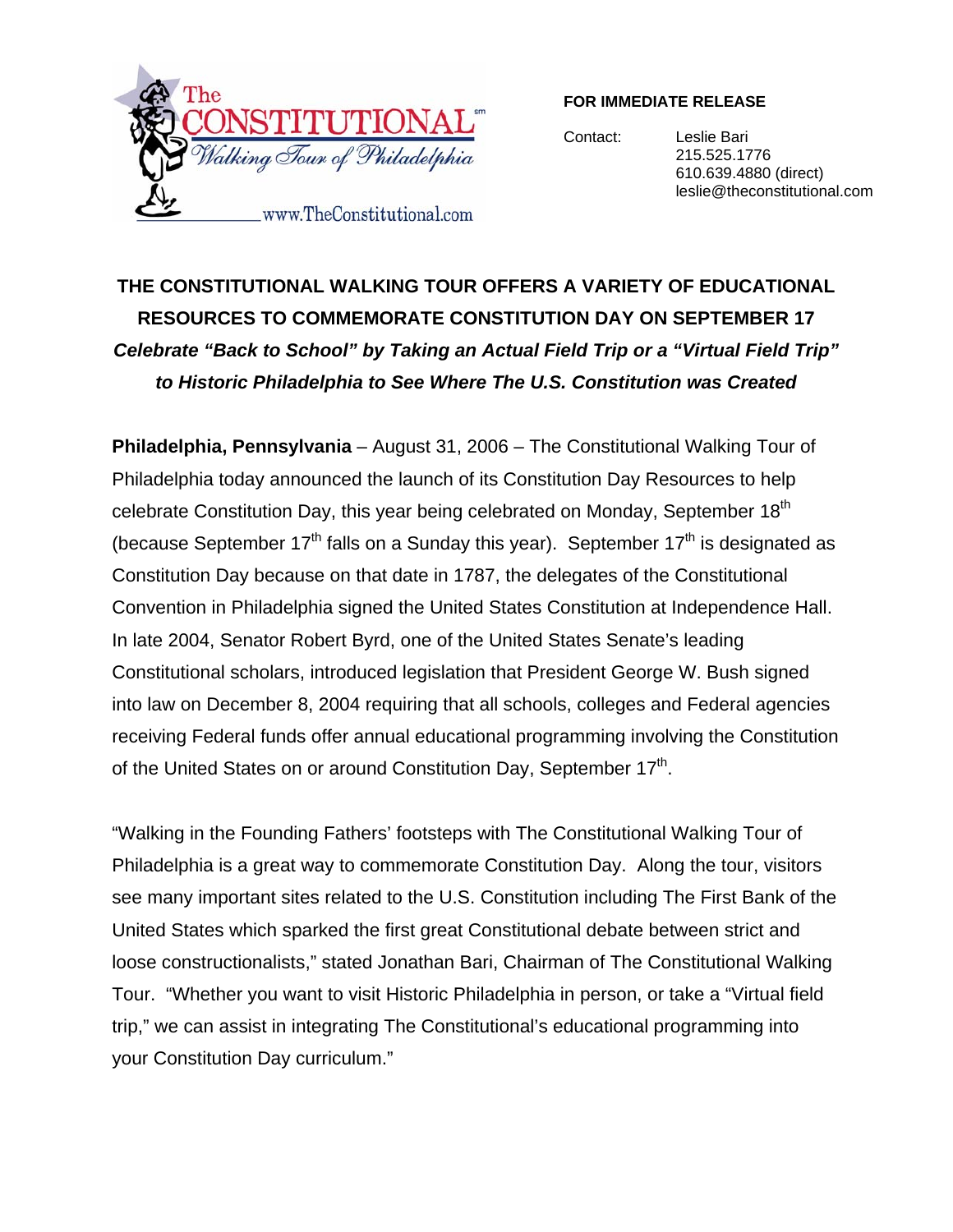## **Constitution Day Offerings – Something for Everyone**

The Constitutional Walking Tour offers a variety of resources to help Educational Institutions and Federal Agencies fulfill the annual requirement for Constitution Day programming. Below is a detailed list of the resources for Educators, Students, Government and Military and Community Leaders.

- **The Constitutional Self-Guided Walking Tour** Exercise your right to explore the Constitution! The Constitutional Self-Guided Walking Tour takes you on a free selfguided walking journey through America's Most Historic Square Mile - the birthplace of our nation. Step back in time to see where The United States Constitution was created. The 3-mile outdoor journey features more than 30 historical sites in the Independence Park area, including many sites and topics related to the U.S. Constitution. Brochures can be printed at www.theconstitutional.com/tour.
- **The Constitutional Guided Walking Tour** A great way to celebrate Constitution Day! The Constitutional Guided Walking Tour tells the dramatic story of the brave men and women who were responsible for creating America. Step back in time to see where The United States Constitution was created. See more than 15 of the most historic sites and attractions in 75 minutes on a 1.25-mile outdoor journey, including many sites and topics related to the U.S. Constitution such as Independence Hall and the National Constitution Center. Group rates and student discounts are available for groups of 25 or more. For more information, visit www.TheConstitutional.com/schools, or call our group sales department at 215.525.1776.
- **Philly MP3 Audio Tour** Grab your iPod and step back in time to see where The United States Constitution was created. The Philly MP3 Audio Tour includes more than 20 of the most popular historical sites in 75 minutes on a 1.25 mile walking adventure, including many sites related to the U.S. Constitution such as Independence Hall and the National Constitution Center. For more information, visit www.PhillyMP3.com. Educational pricing is available.
- **The Constitutional Cell Phone Tour** Explore Historic Philadelphia with The Constitutional Cell Phone Tour. It's Simple. Grab your cell phone and go! Choose a stop, call 215.229.TOUR, and enjoy an audio track about the site where you're standing.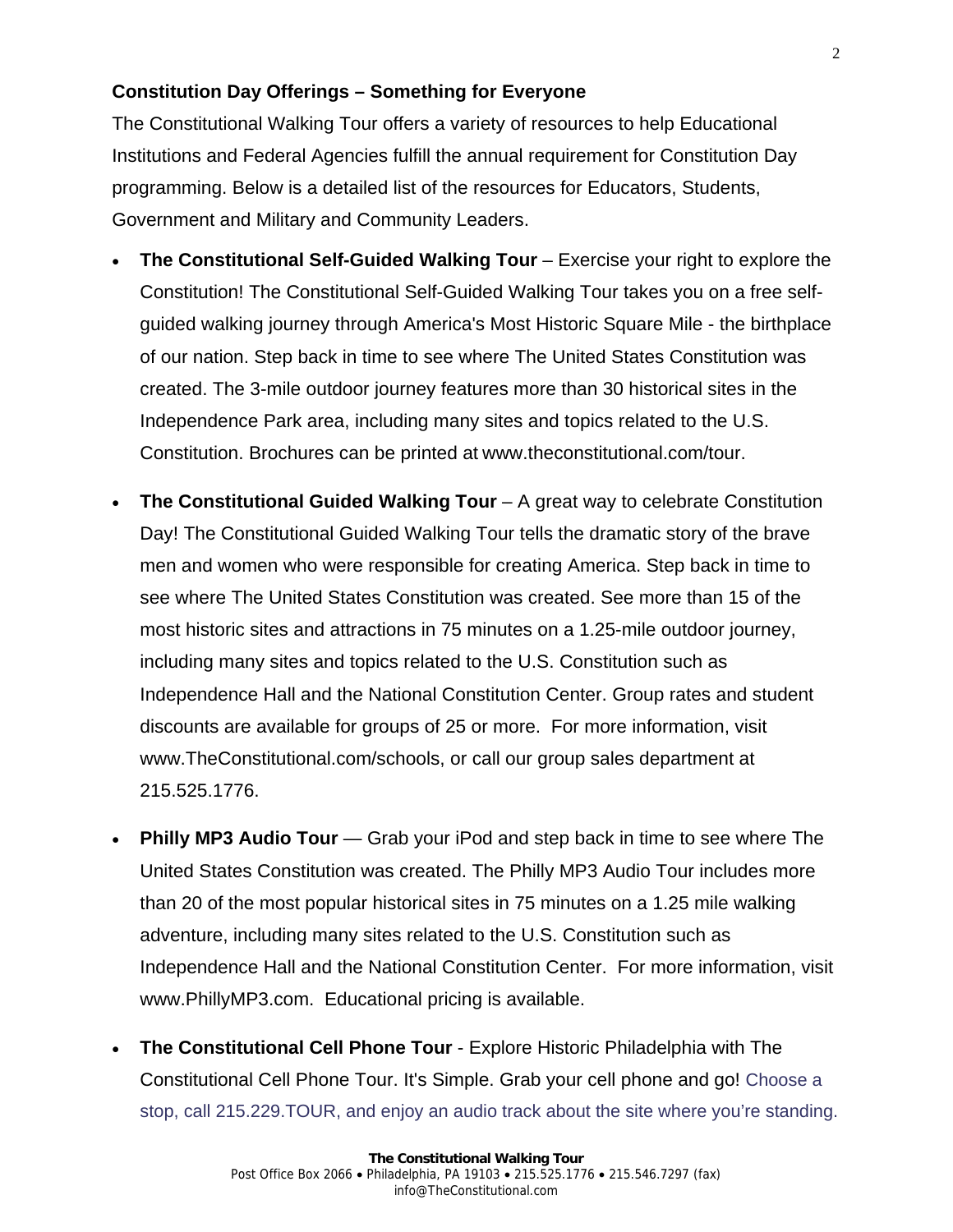See more than 15 historic sites and attractions in 75 minutes, including many sites related to the U.S. Constitution such as Independence Hall and the National Constitution Center. For more information, visit www.PhillyByPhone.com. Educational pricing is available.

- **The Constitutional Virtual Field Trip** For those who cannot travel to Philadelphia, The Constitutional provides free "virtual field trips" through our interactive web site so that you can "walk" in the Founding Fathers' footsteps and learn about the birth of our Nation, including the creation of the U.S. Constitution, by taking The Constitutional's tour online. For more information, visit www.TheConstitutional.com/virtual.
- **Educational Resources, Materials & Merchandise** The Constitutional's onestop-shopping Web site has organized the most popular Constitution-related resources for you. Educators will find a variety of resources available for purchase to fulfill their educational needs for Constitution Day, including various types of historical documents including pocket Constitutions with key facts and indices, as well as faux parchment scrolls the Constitution of the United States and the Bill of Rights - and we even offer sets with quill pens. We also provide recommended reading lists for students of all ages through our online store powered by Amazon.com. For more information, visit www.TheConstitutional.com/store.

For details on all of The Constitutional's educational resources, please visit www.TheConstitutional.com/ConstitutionDay.

## **Constitution Day Partners**

The Constitutional Walking Tour has partnered with key organizations which are providing complementary Constitution Day programming, including:

- **National Constitution Center** To help celebrate Constitution Day, The Constitutional Walking Tour of Philadelphia is working with the National Constitution Center's "America Reads the Constitution" initiative and others. For more information, visit www.constitutionday.us .
- **Constitution Day, Inc.** The Constitutional Walking Tour of Philadelphia has partnered with Constitution Day, Inc. to help facilitate the national simultaneous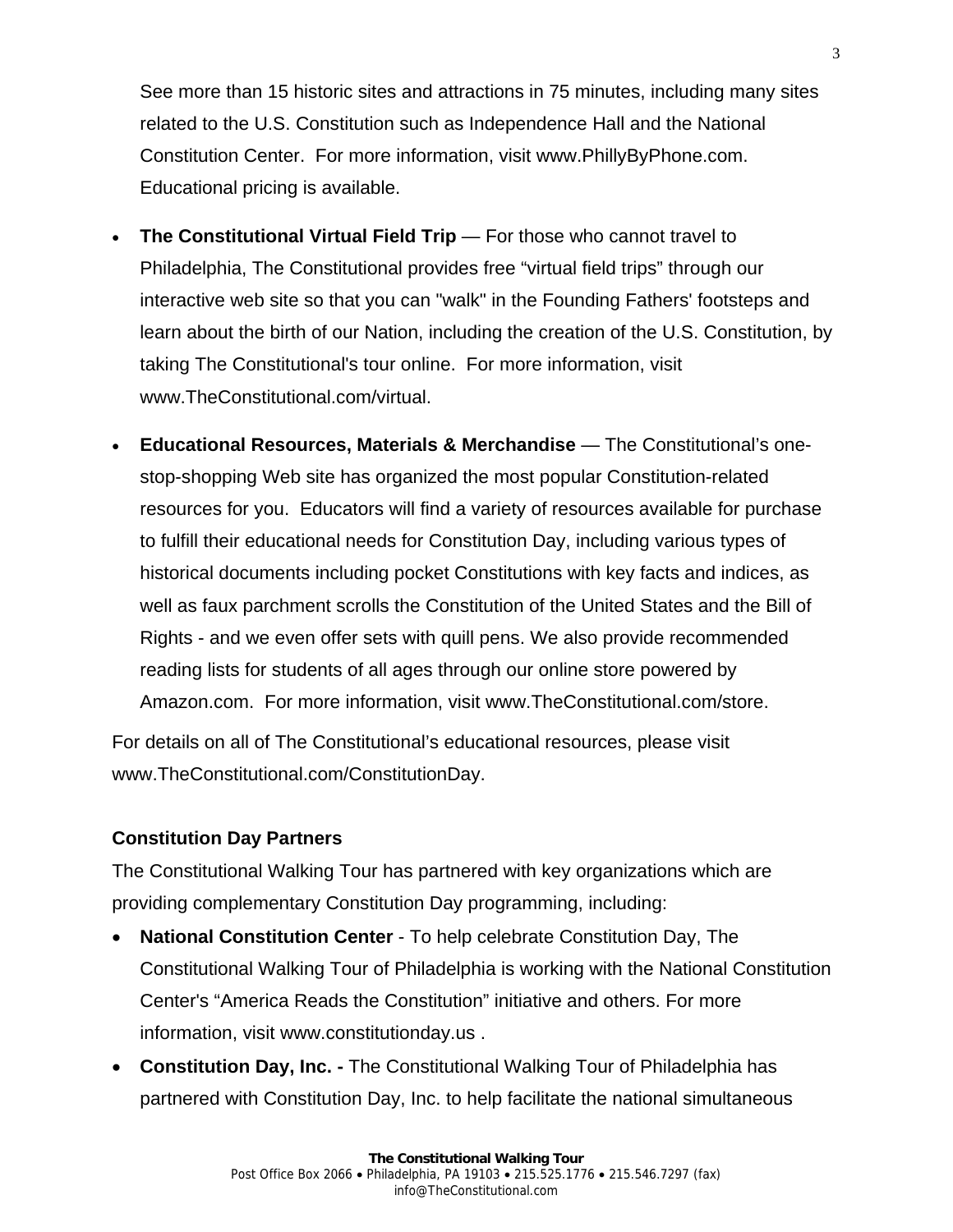recitation of the Preamble of the Constitution of the United States. The "Preamble Across America" initiative has been designed to help educate each new generation about the oldest Constitution of any nation in the world, the birthday of the American government, and American ideals. General Colin Powell will lead the nationwide recitation of the Preamble to the U.S. Constitution on Monday, September 18, 2006 at 2PM Eastern Time (11AM Pacific Time). For more information, visit www.constitutionday.com .

"After taking a Constitutional course with the National Center for Constitutional Studies, I became acutely aware of the uniqueness, the greatness, and the miracle of our Constitution. I looked for Constitution Day on calendars, but it was not there," said Louise Leigh, founder of Constitution Day. "The importance of setting a day aside to honor the Constitution is that it perpetuates the knowledge of and importance of the Constitution. To that end, we are thrilled to be working with The Constitutional Walking Tour of Philadelphia which is a wonderful organization that enhances our Constitution Day initiatives."

### **About The Constitutional Walking Tour of Philadelphia**

The Constitutional Walking Tour of Philadelphia takes visitors on a walking journey through America's Most Historic Square Mile, the birthplace of our nation – "Where Every Day is Independence Day!"™ Located in Center City Philadelphia, The Constitutional includes many sites within the Independence National Historical Park area, which is home to the Liberty Bell and Independence Hall. The Constitutional guides visitors to walk through history where The Declaration of Independence and The United States Constitution were created. The Constitutional is one of "Philadelphia's Top 25 Tourist Attractions" as ranked by the Philadelphia Business Journal. Visitors can experience The Constitutional: 1) on their own as a free, self-guided walking tour, 2) with a lively tour guide for a fee 3) with the Philly MP3 Audio Tour or 4) via the Constitutional Cell Phone Tour by calling 215-229-TOUR (8687). For more information on The Constitutional, please visit www.TheConstitutional.com. Guided and audio tours are offered by The Constitutional Guided Walking Tours, LLC which is a licensee of The Constitutional Foundation, Inc. d/b/a The Constitutional Walking Tour of Philadelphia; a